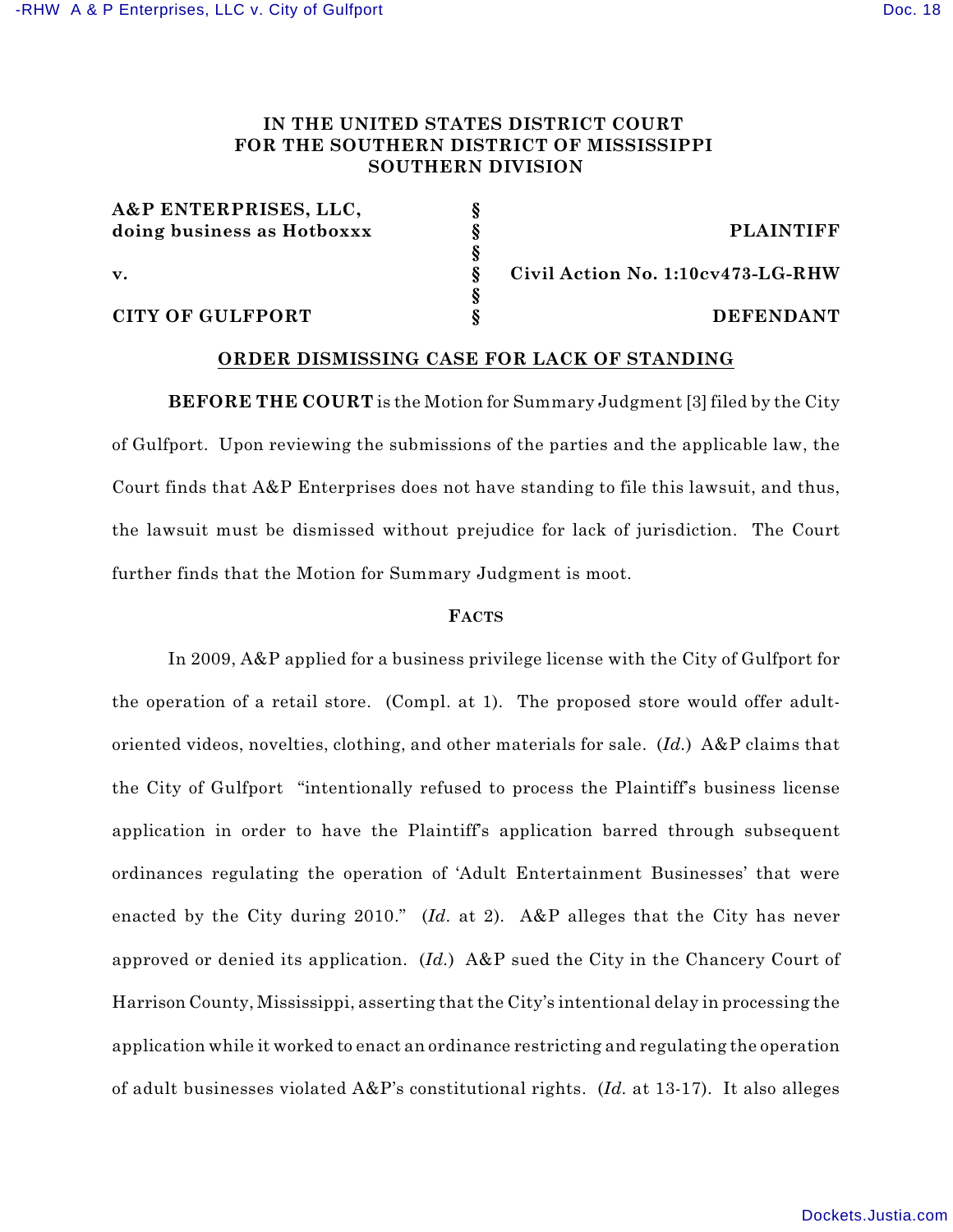that the ordinance itself is unconstitutional, particularly to the extent that it groups purely-retail adult businesses with adult entertainment businesses. (*Id.* at 11). It seeks an injunction preventing the City from enforcing the ordinance, as well as a writ of mandamus ordering the City to process its application without consideration of the ordinance. (*Id.* at 12). It also seeks a declaratory judgment finding that the ordinance is unconstitutional. (*Id.*)

The City removed the case to this Court and filed a Motion for Summary Judgment in lieu of answering the Complaint. A&P then filed an amended complaint. Because the City's Motion alleges that A&P lacks standing to file this lawsuit, the Court has stricken the Amended Complaint, and it has not considered it while deciding the present Motion.

The City's Motion for Summary Judgment was improperly filed in lieu of an answer. Rule  $12(a)(1)(A)$  of the Federal Rules of Civil Procedure provides that a defendant must serve an answer, while Rule 12(b) provides that the motions listed in that subsection of the rule should be filed before the answer is filed. There is no provision in the Federal Rules that permits a defendant to file a motion for summary judgment in lieu of an answer. Nevertheless, since the City has made a general appearance and has raised the jurisdictional issue of standing, the Court must address it at this time.

## **DISCUSSION**

The elements of standing are: (1) that the plaintiff has suffered an injury in fact; (2) that the alleged injury is fairly traceable to the defendant's allegedly unlawful conduct; and (3) that the injury is likely to be redressed by a favorable decision. *Ward v. Santa Fe Indep. Sch. Dist.*, 393 F.3d 599, 606 (5th Cir. 2004). "An injury in fact is an invasion of a legally protected interest which is 'actual or imminent, not conjectural or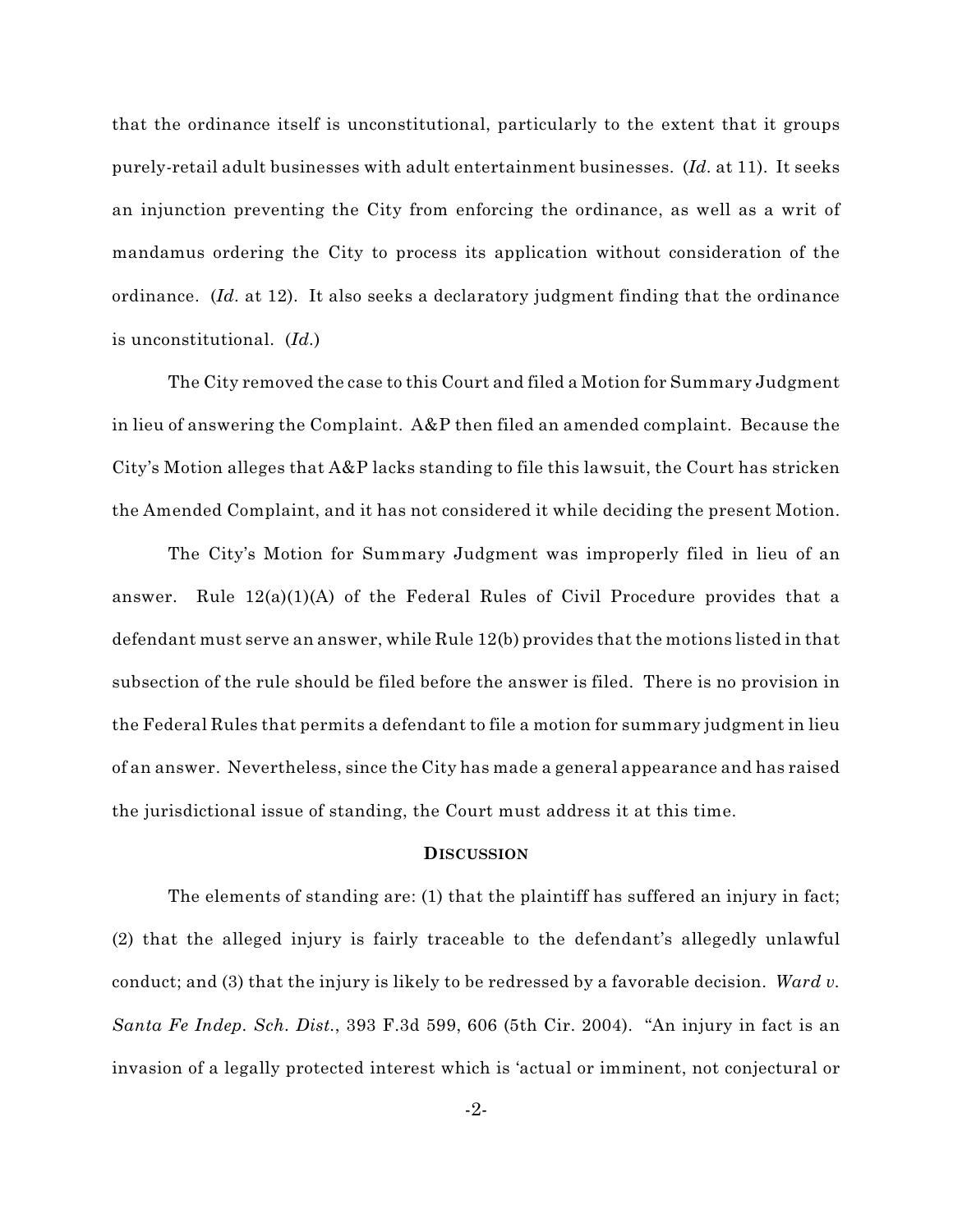hypothetical.'" *Miss. State Democratic Party v. Barbour*, 529 F.3d 538, 544 (5th Cir. 2008) (quoting *Lujan v. Defenders of Wildlife*, 504 U.S. 555, 560 (1992)).

In the present case, the City argues that A&P lacks standing, because it did not submit a completed or proper privilege license application as required by Miss. Code Ann. § 27-17-453. The City claims that the application was not signed under oath, did not include information about the type of business seeking a license, and was not accompanied by payment of privilege tax. The City argues that the deficiencies in the application prevent A&P from demonstrating an injury in fact or any causal connection between the challenged conduct and the alleged injury.

A&P claims that the City refused to process the application by either approving or rejecting it, so that it could enact an ordinance that would restrict  $A\&P$ 's ability to form its business. The failure to process the application potentially constituted a denial of the right to due process. However,  $A\&P's$  claim is speculative and hypothetical. It is undisputed that A&P has not submitted a valid application to the City. If the application had been processed by the City, the City would have been entitled to reject the application. A&P may have been able to submit a corrected application before the ordinance was enacted, but this is an entirely speculative assertion. Furthermore, any injury suffered by A&P cannot be fairly traced to the City's conduct, since A&P failed to submit a proper application. Finally, even if this Court were to require the City to process the application, the City would be entitled to deny the application, because it was not signed by the members of A&P. Therefore, any injury suffered by A&P would not be redressed by a favorable decision. As a result,  $A\&P$  does not have standing to pursue this portion of its lawsuit.